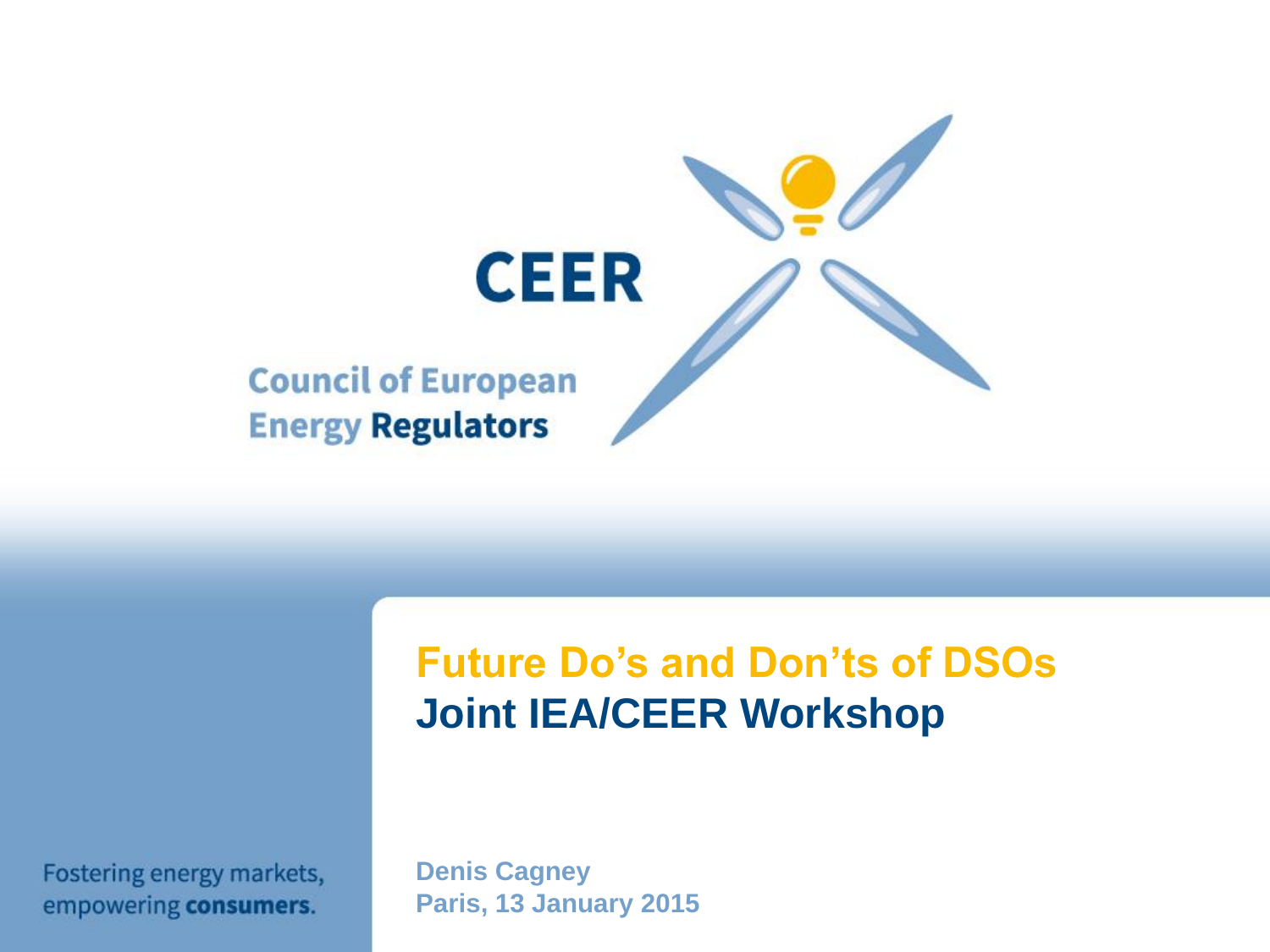

#### **Overview**

- Background and Context
- CEER Public Consultation "The Future Role of DSOs" – December 2014.

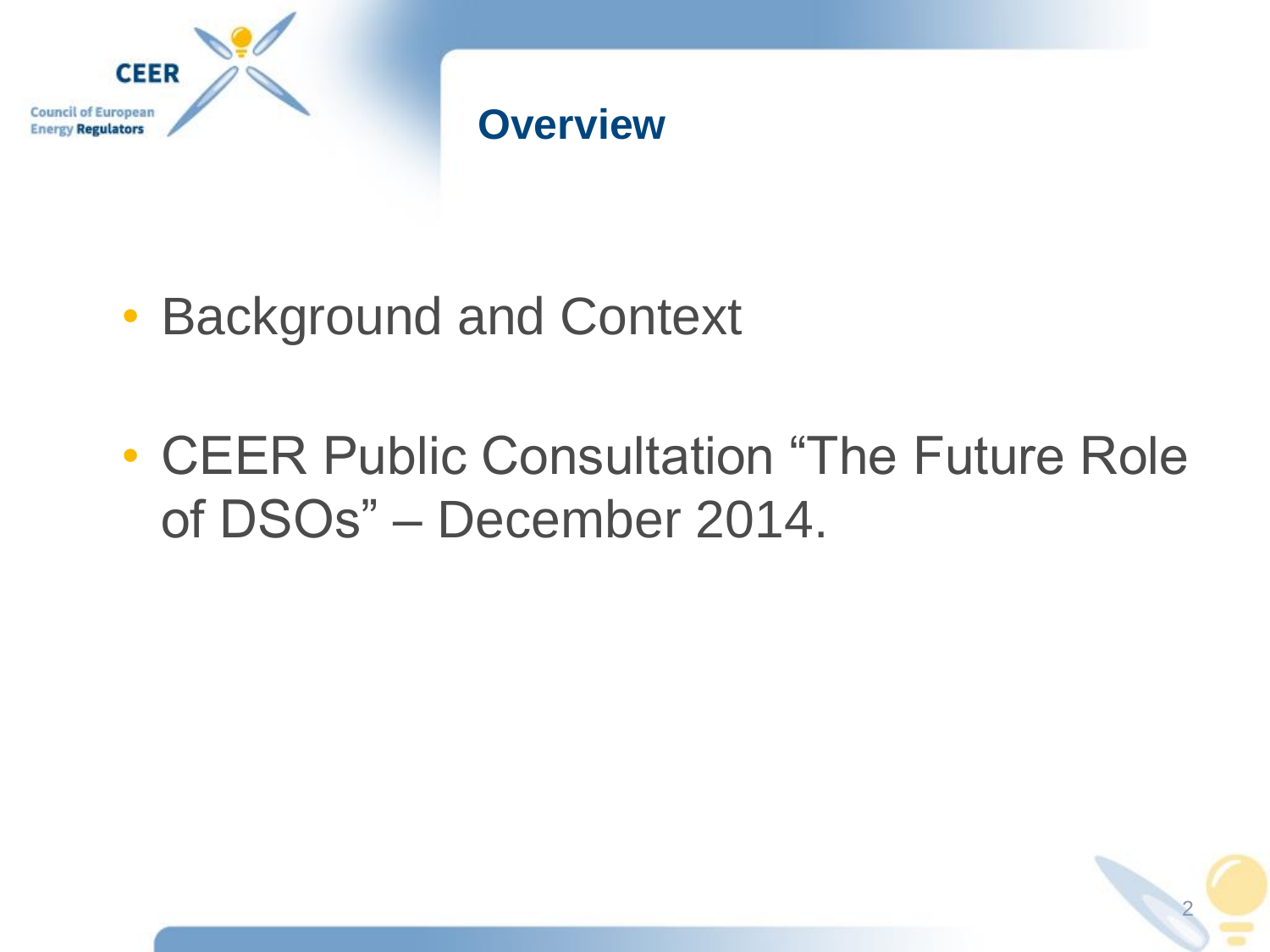

#### **Role of CEER**

The Council of European Energy Regulators (CEER) is the voice of Europe's national regulators of electricity and gas at EU and international level. Through CEER, a non-for-profit association, the national regulators cooperate and exchange best practice. A key objective of the CEER is to facilitate the creation of a single, competitive, efficient and sustainable EU internal energy market that works in the public interest.

CEER works closely with and supports the work of the Agency for the Cooperation of Energy Regulators (ACER) – a statutory body established by EU law.

3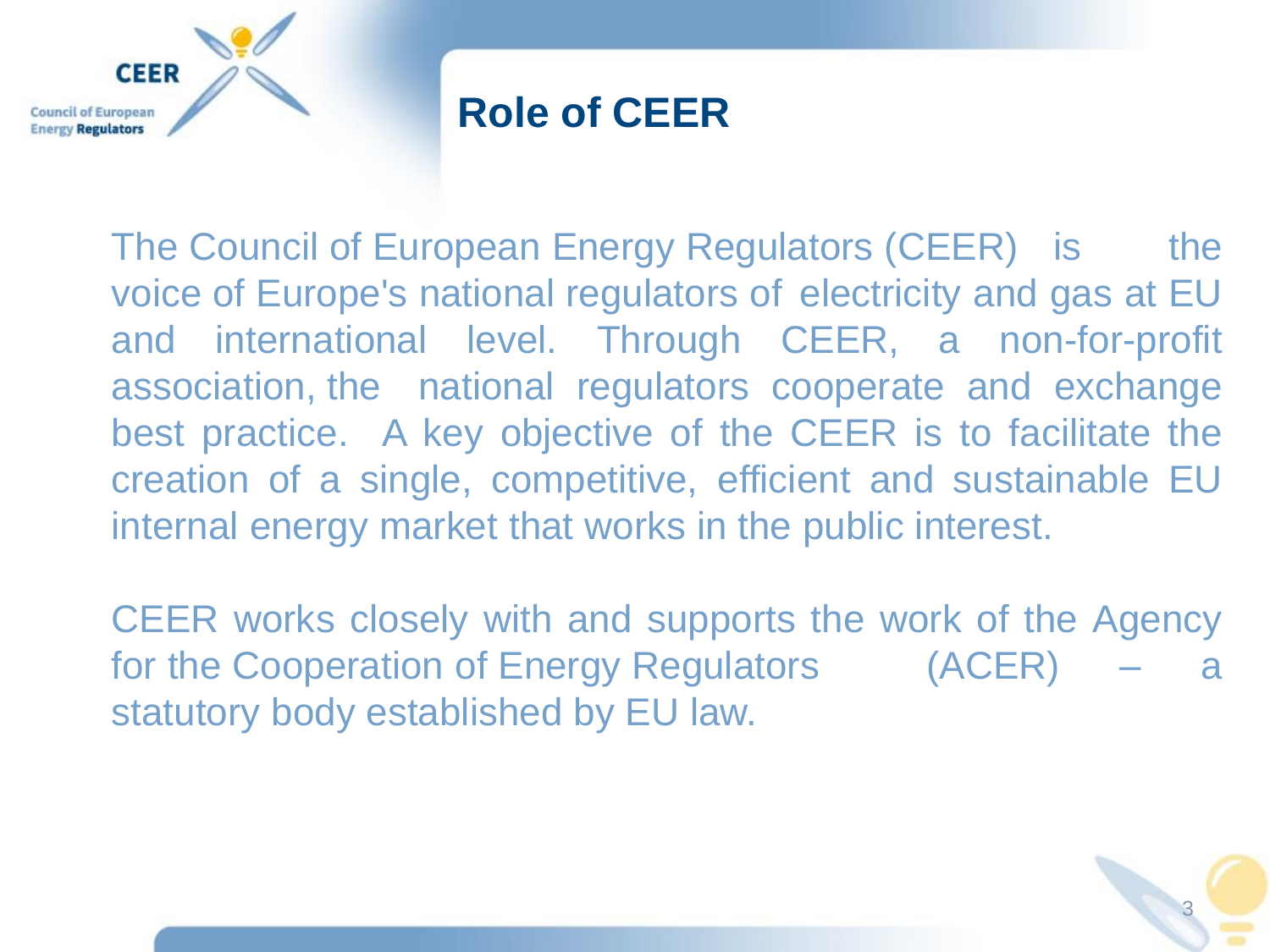

# **Why the Increasing Focus on DSOs?**

▶ Technological advances

▶ Energy efficiency and demand response drivers

▶ Changing generation profile

►Other dynamics – the "internet of things" etc.

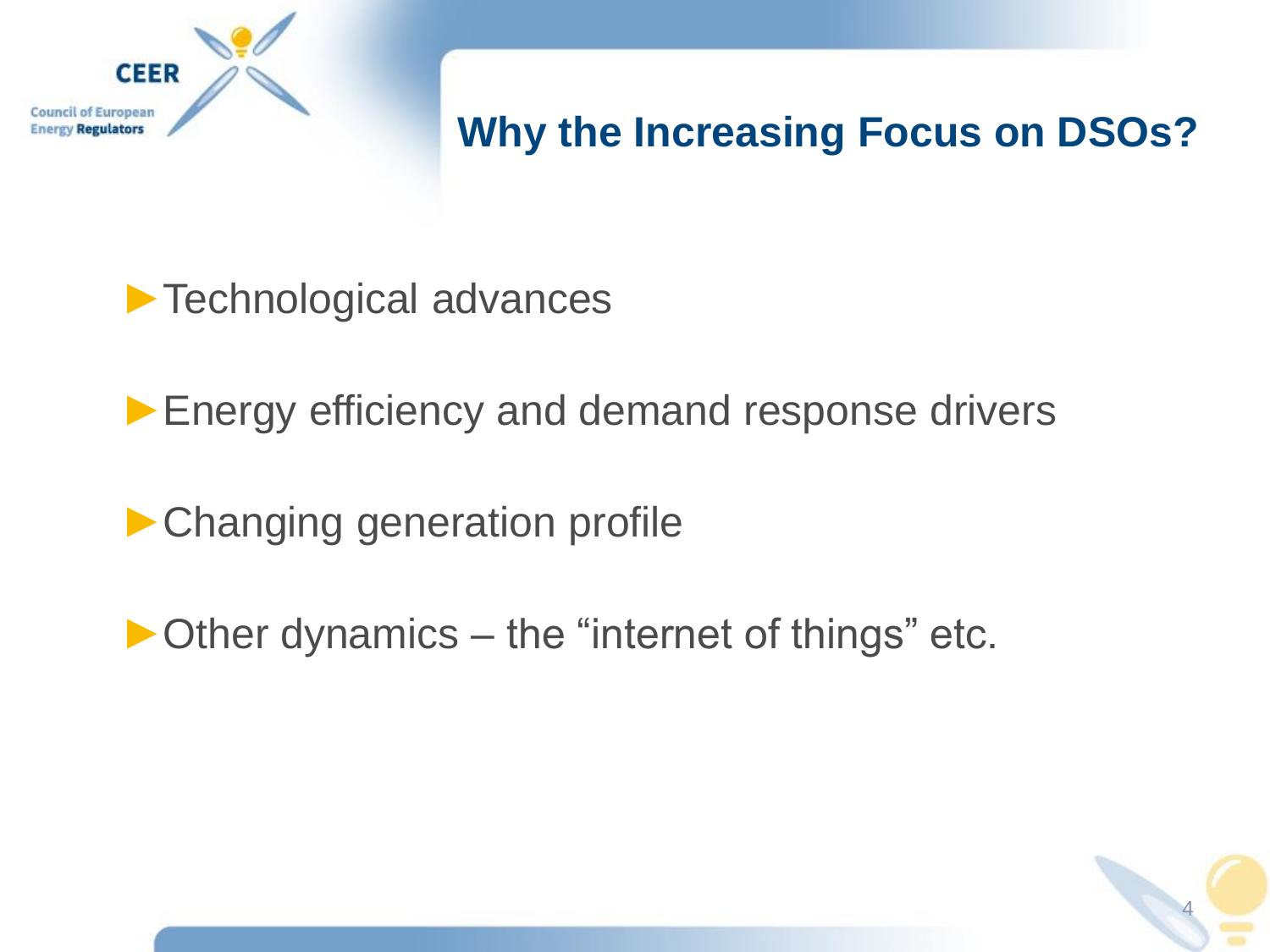

#### **A Bridge to 2025**



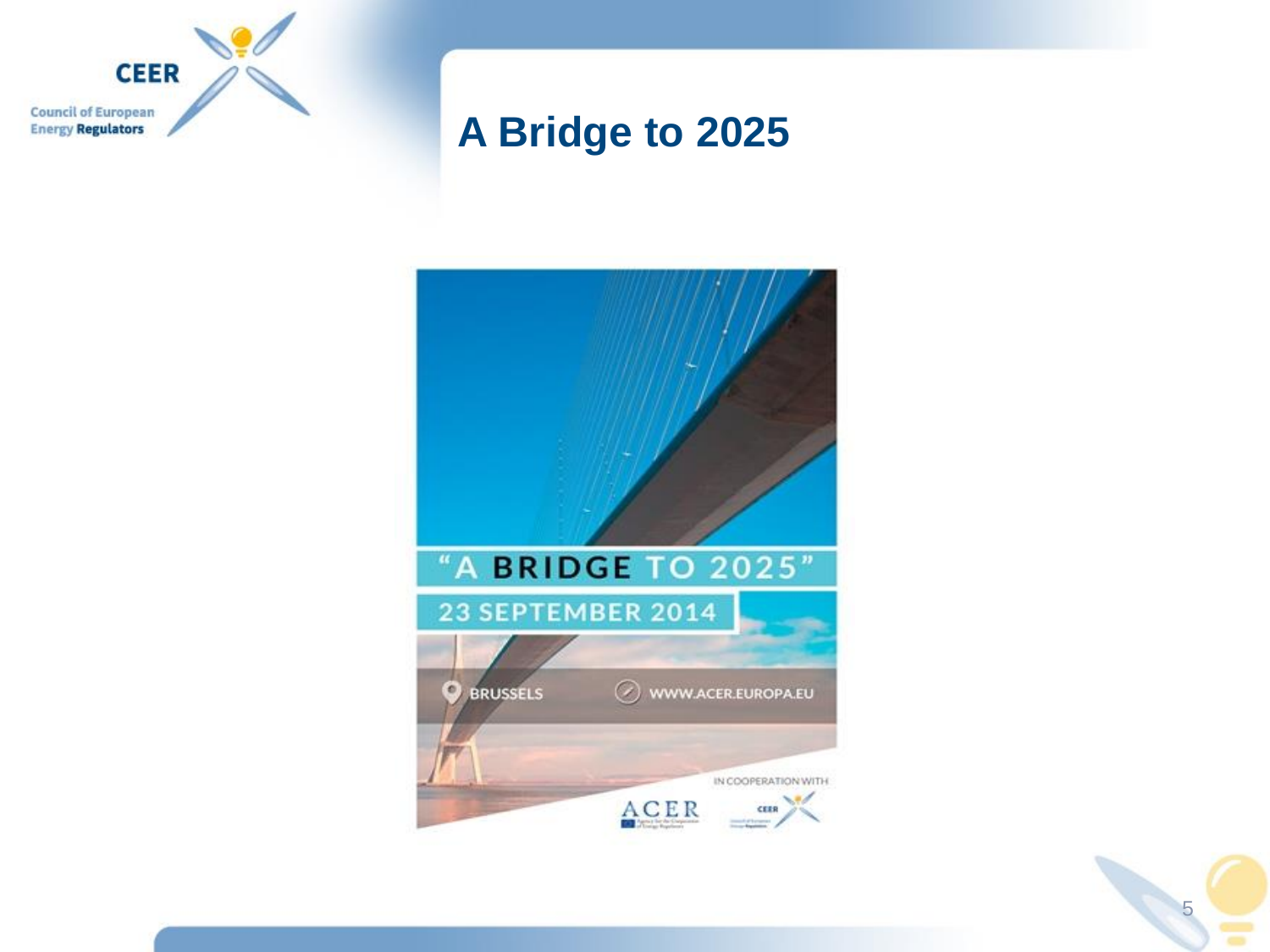

# **"A Bridge to 2025"**

- A Green Paper setting out ACER's and CEER's *strategic* thinking and priorities on regulating energy over next decade .
- Builds on anticipated market and technological changes and changing energy priorities.
- Areas covered
	- ▶ Electricity wholesale markets
	- $\blacktriangleright$  Gas wholesale markets
	- ►Infrastructure investment

► Consumers, retail markets and the role of DSOs

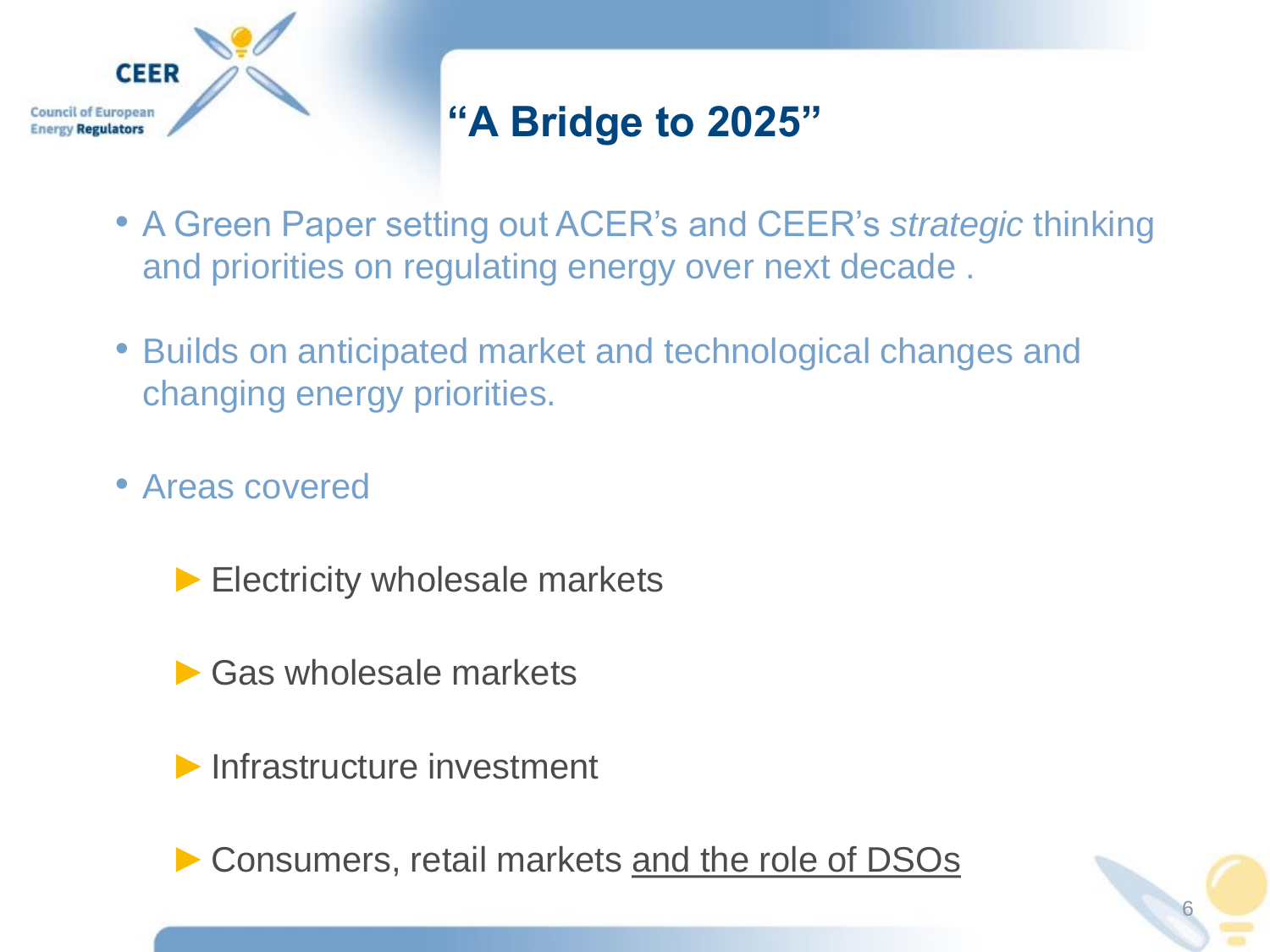

#### **The "Bridge" Thinking on DSOs – A Flavour**

*"DSOs' traditional mission has been to operate, maintain and develop efficient distribution systems. However, many of the developments related to smart grids, demand response and distributed RES generation will require a new, more active role for electricity DSOs."*

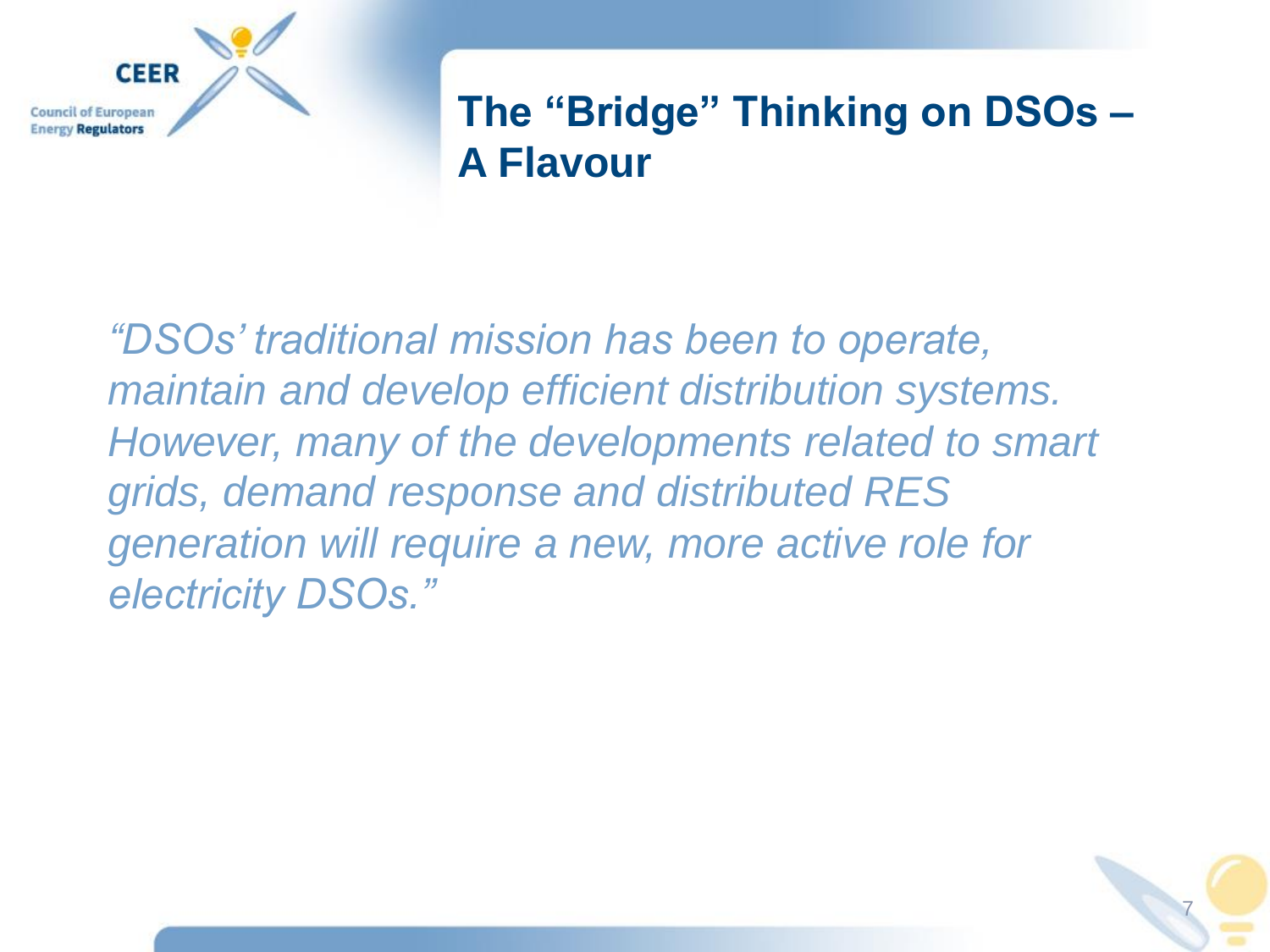

#### **A Flavour (Cont.)**

*"The remit of DSOs is perhaps changing faster than any other single actor in the energy sector. Some networks are beginning to require a more active management as huge volumes of small-scale bi-directional generation connect to distribution grids."*

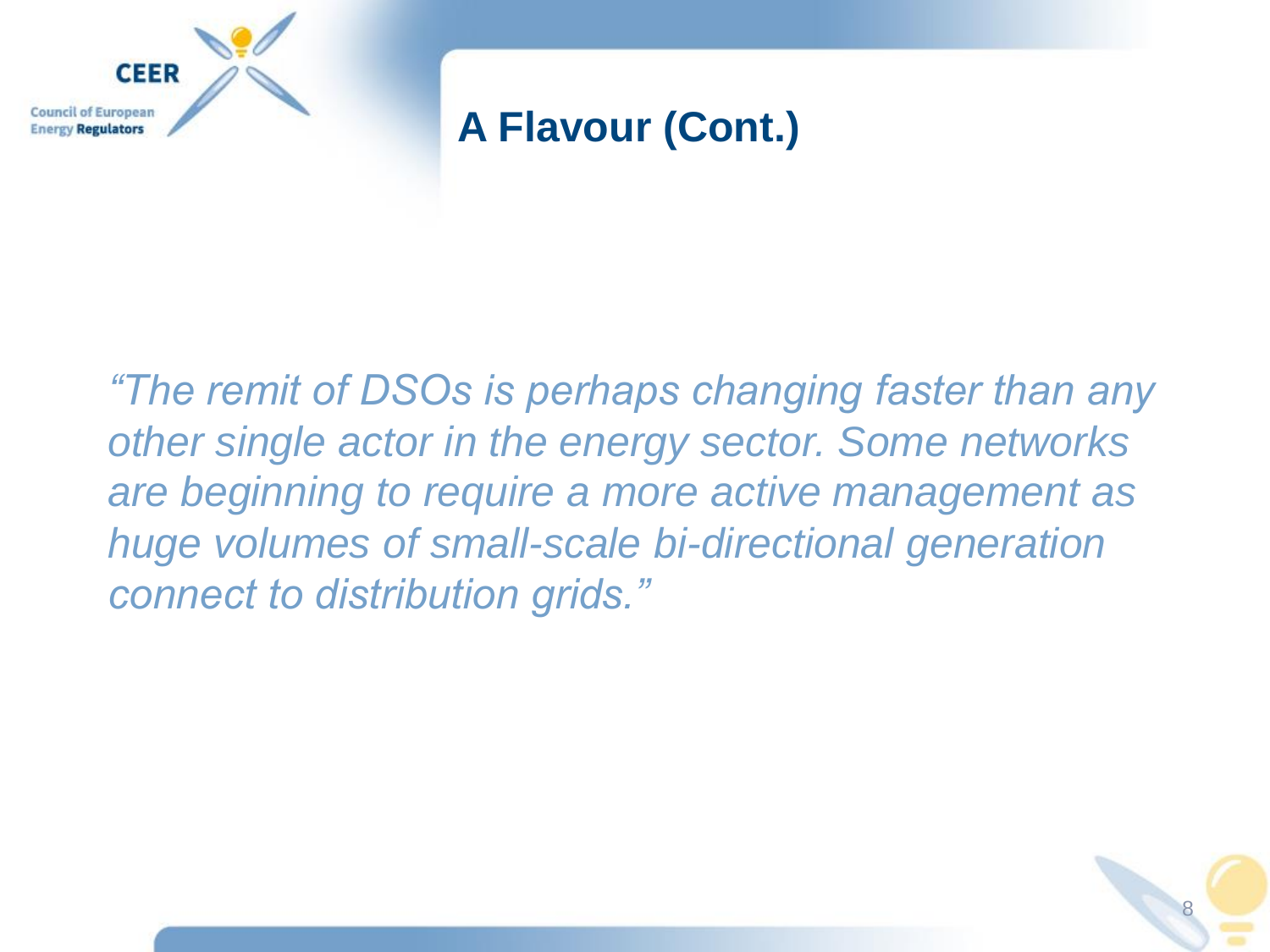

## **A Flavour (Cont.)**

*"Access to metering data will be crucial for market actors who want to offer smart services to customers. Where DSOs manage this data flow they have potentially a competitive edge through the advanced detailed knowledge of their customers. However, DSOs will increasingly need to undertake actions in the energy market in order actively to operate their networks……and it will be important that any such interventions are undertaken in a commercially neutral manner."*

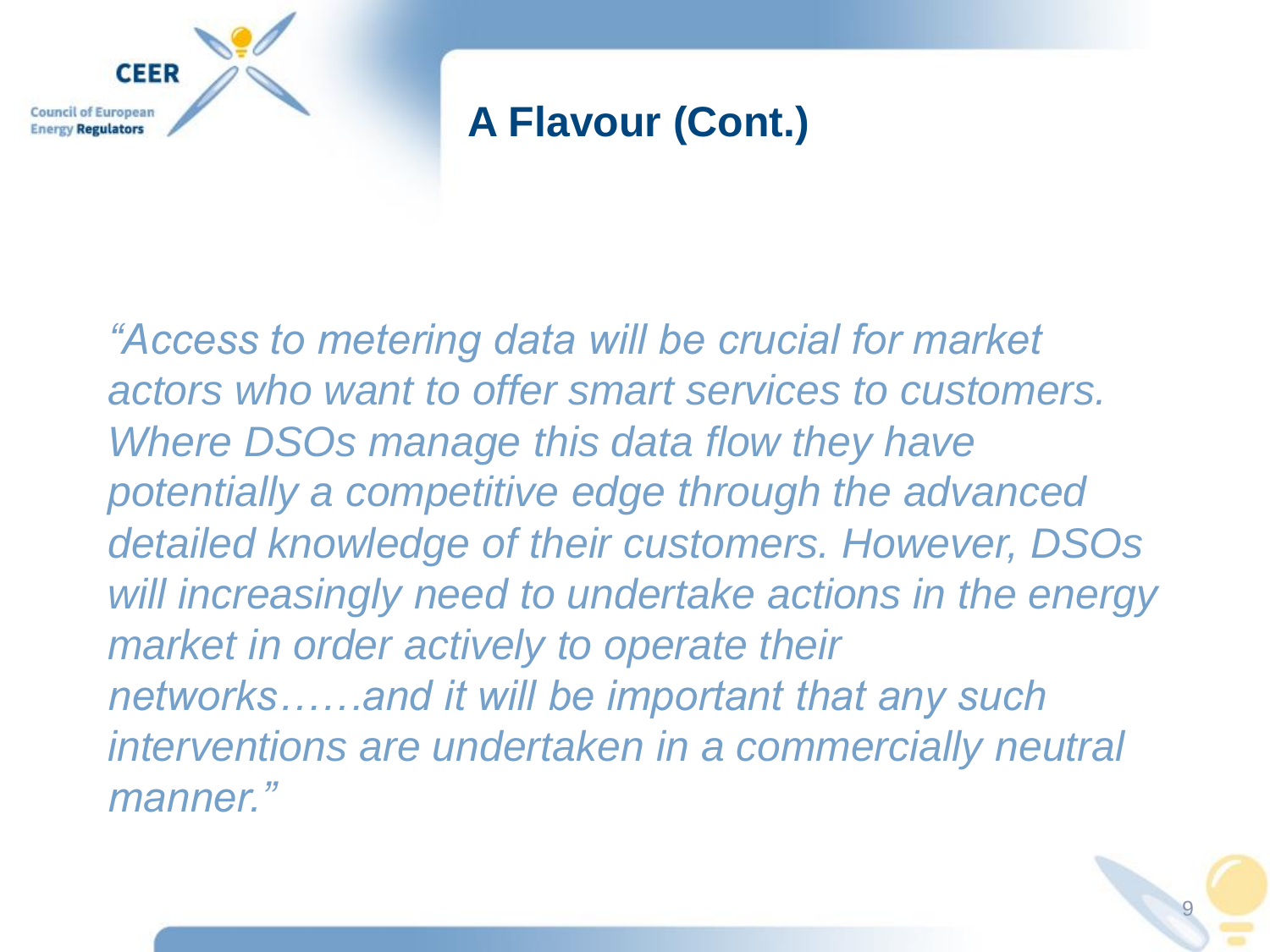

# **Bridge Conclusions on DSOs**

- DSOs must be **neutral market facilitators** to enable the development of new market-based services to consumers by third parties and to ensure secure system operation.
- DSOs will need to manage their networks actively; also through **smart grid solutions** and **innovative investments.**
- **Coordination between DSOs and TSOs** for network operational matters. DSOs should increase resilience to new threats, including cyber-security
- Where **data management** is entrusted to them, DSOs should ensure that consumer's **data privacy** is maintained.
- DSOs will need to **adapt their networks to meet new demands**, (e.g. EV recharging stations and compressed natural gas filling stations).

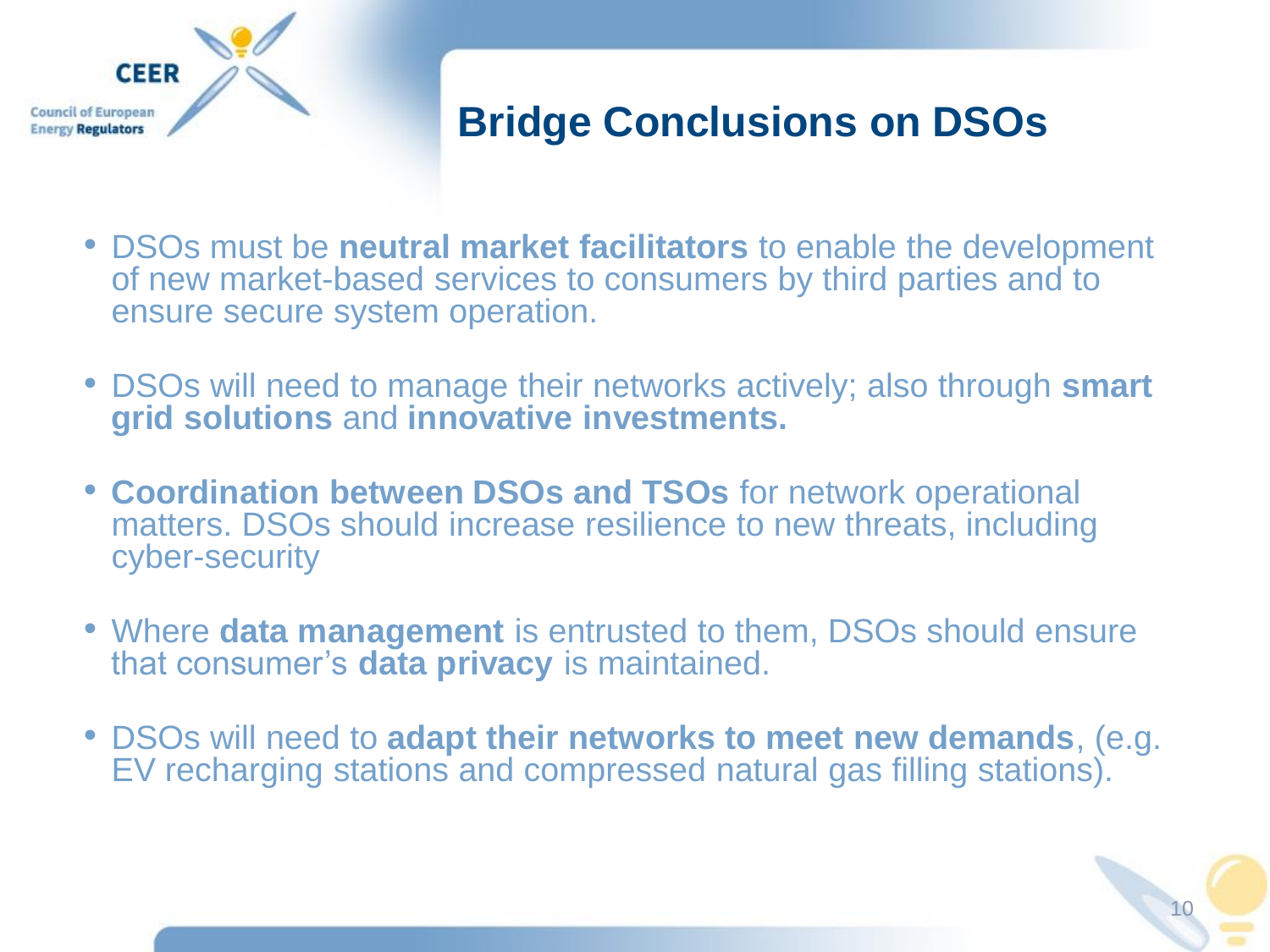

#### **CEER Public Consultation on DSOs**



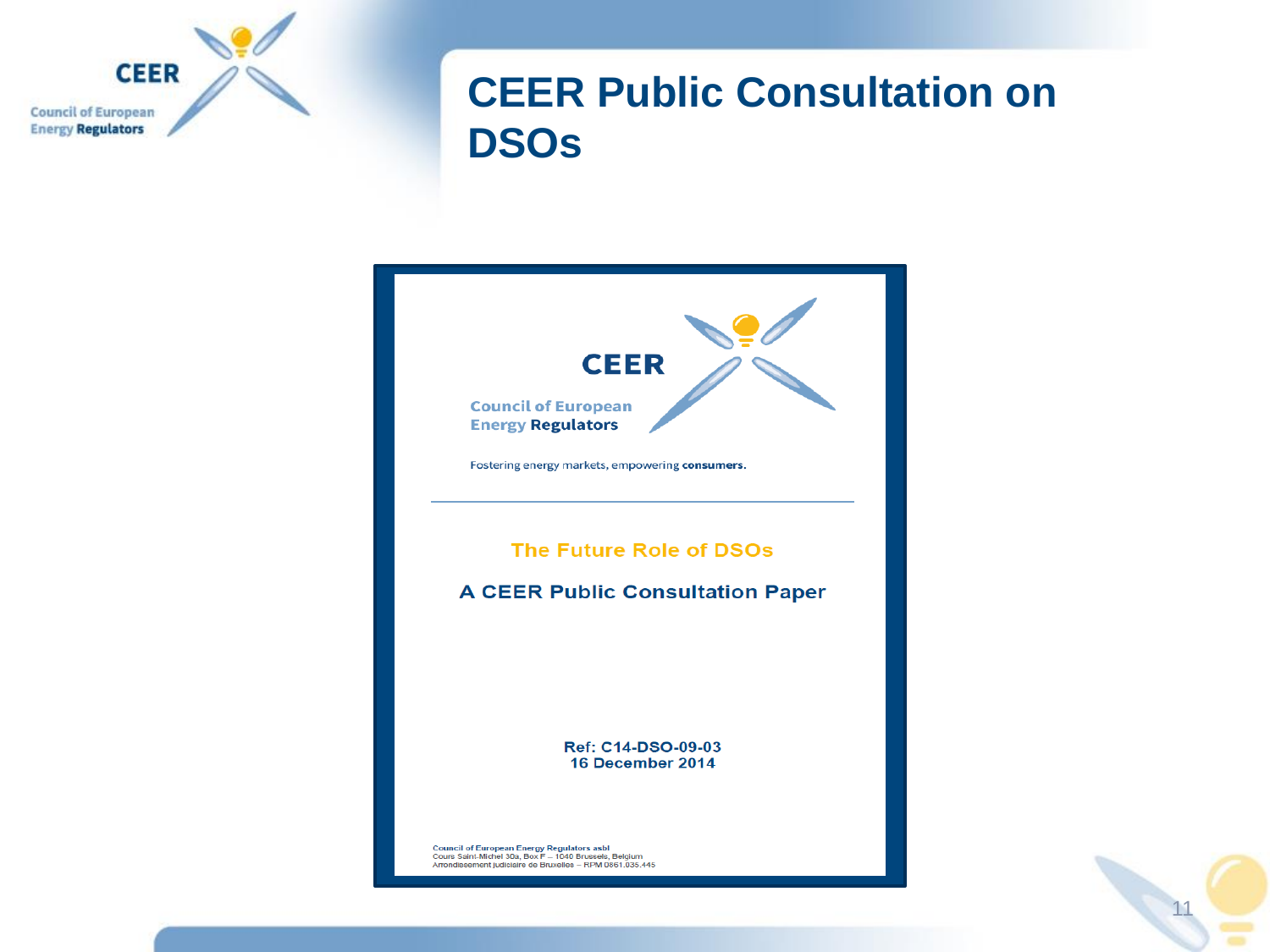

**Key Issues addressed in Consultation Paper**

- 1. The Role of the DSO and Unbundling
- 2. Distribution Tariffs
- 3. Data Management
- 4. Smart Metering
- 5. Incentives
- 6. DSO/TSO Co-ordination

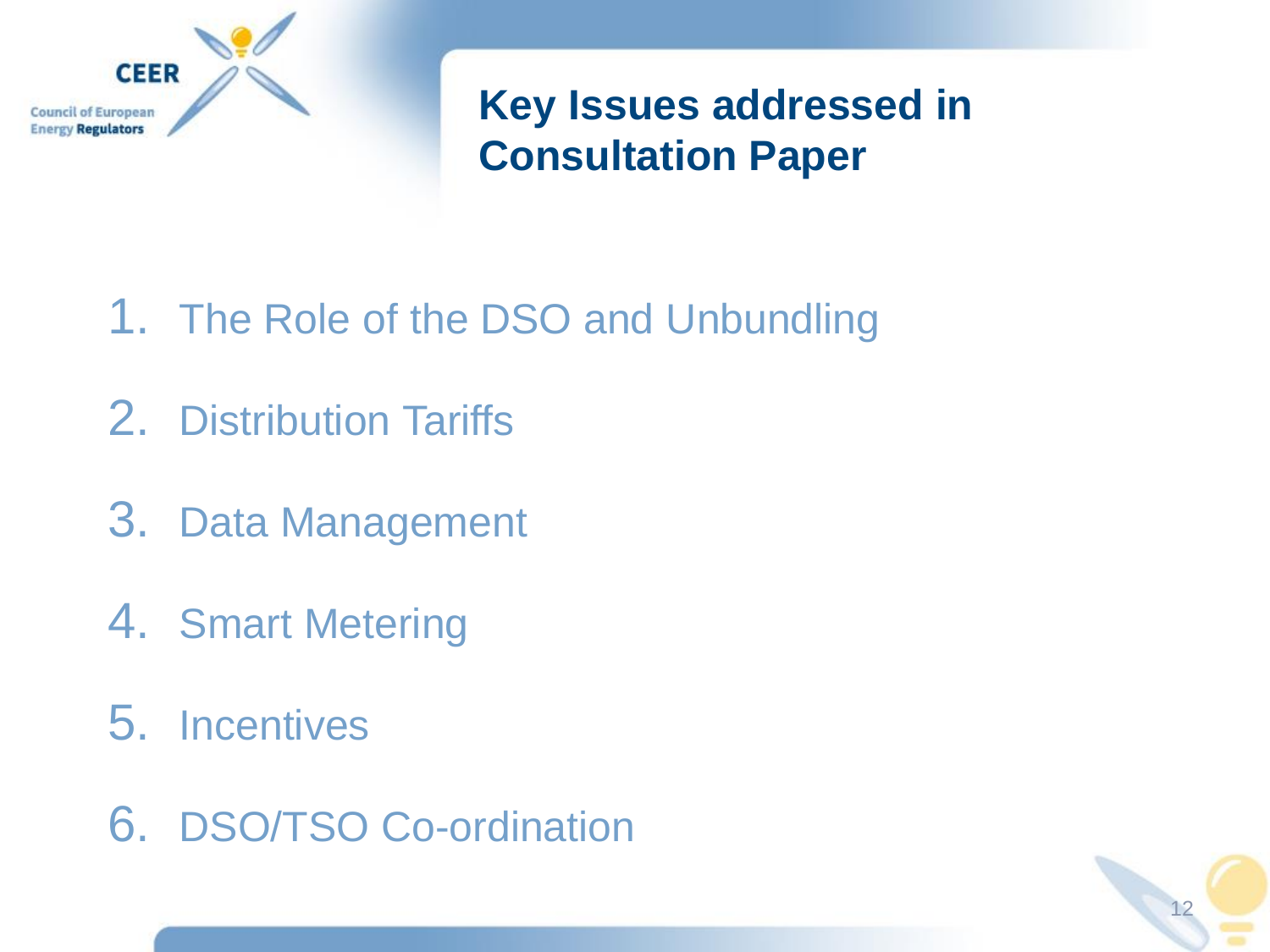#### **CEER Council of European Energy Regulators**

# Significant differences between DSOs in terms of

- *physical characteristics*.
- $\blacktriangleright$  Size
- ► Voltage levels
- ► Connection to TSO
- ► Network automation and smart metering
- ► Level of RES and distributed generation
- *functions, especially*
- ► Metering operations
- ► Data management responsibilities
- *degree of unbundling*

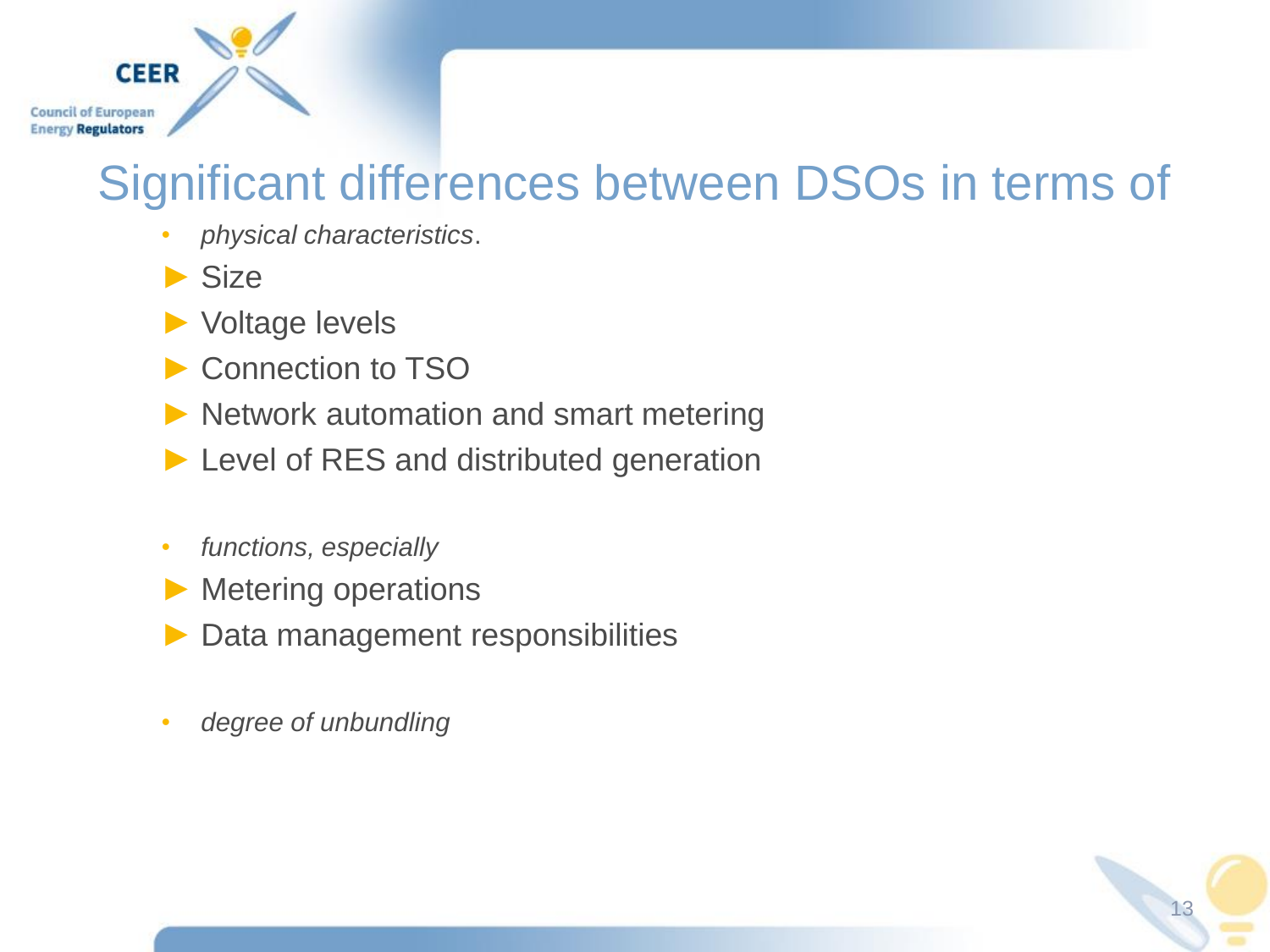

#### So – beware "one size fits all" approach

#### Focus instead on

- ►**Key Principles .** These should apply regardless of individual DSO "specification"
- ▶ **A Framework.** This would be a conceptual tool for policy makers and regulators on future "do's and don'ts" for DSOs

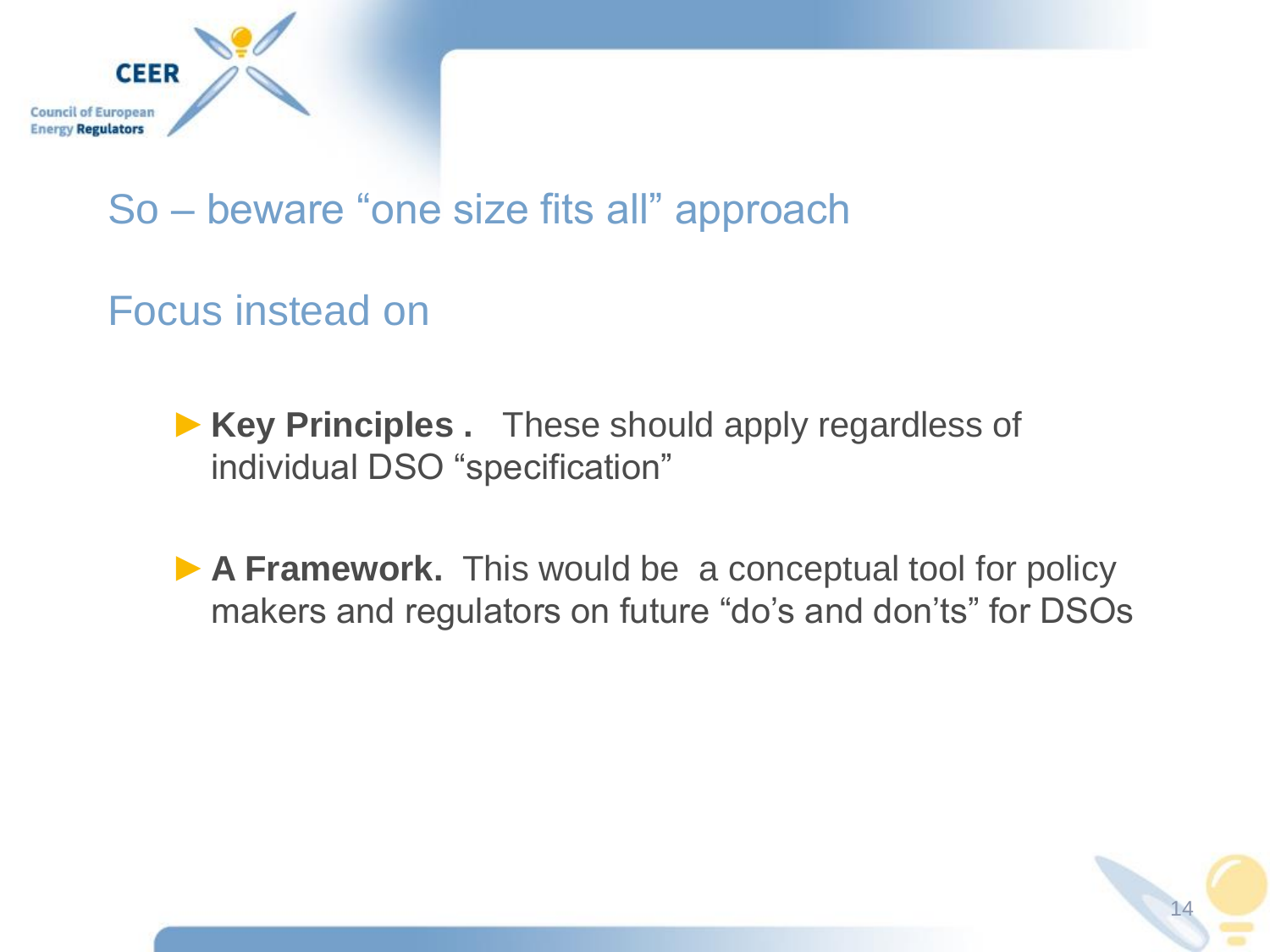

# **Key Principles**

- **Principle 1:** The DSO must run its business in a way which reflects the reasonable expectations of network users and other stakeholders.
- **Principle 2:** The DSO must act as a neutral market facilitator in undertaking its core functions.
- **Principle 3:** The DSO must act in the public interest taking account of costs and benefits.

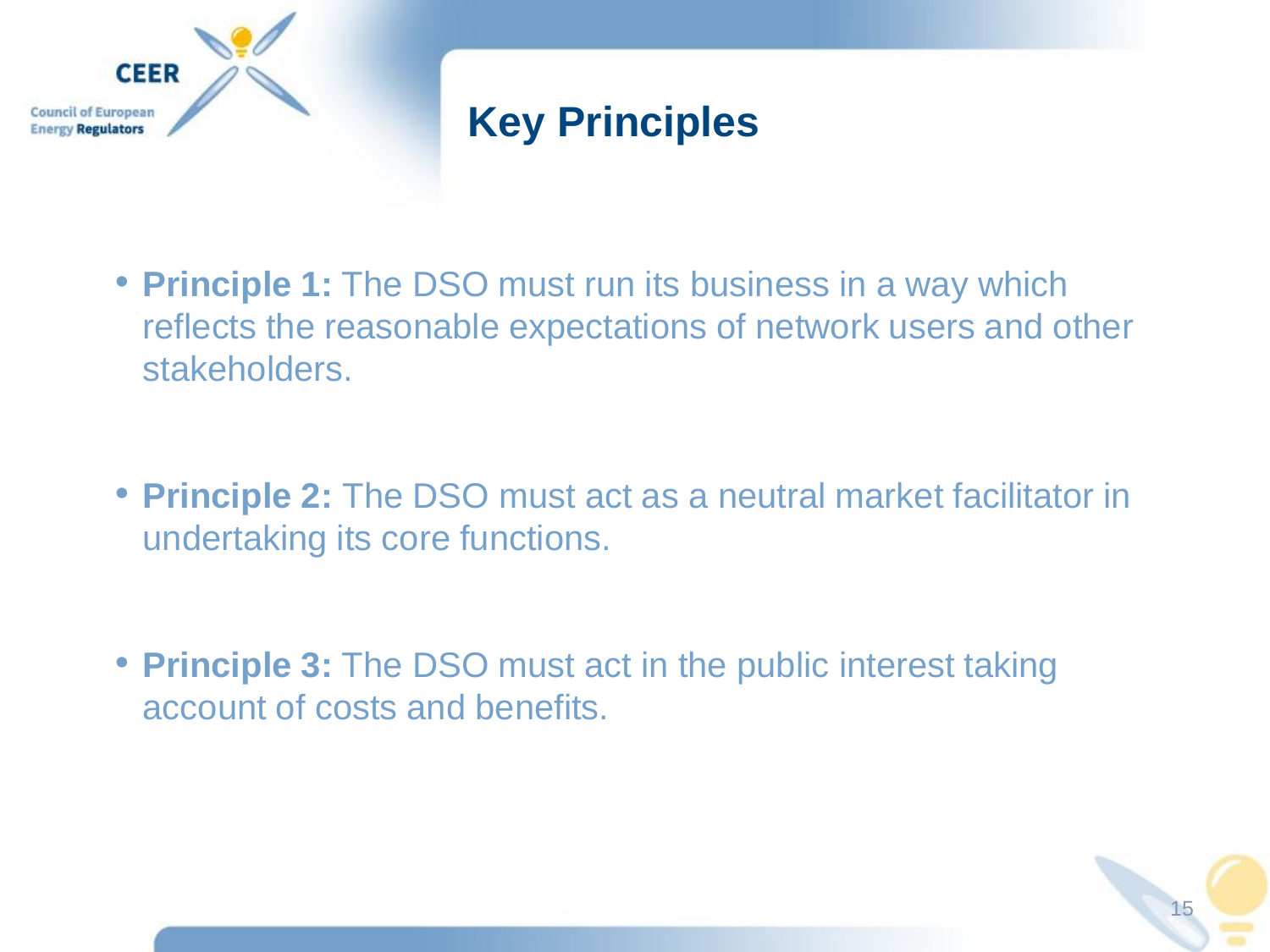

#### **Framework**

Need to distinguish between categories of future DSO activities:

- **i. Core activities**
- **ii. Grey areas** ("Yes, but only if conditions and controls apply…..")
- **iii. Prohibited activities**

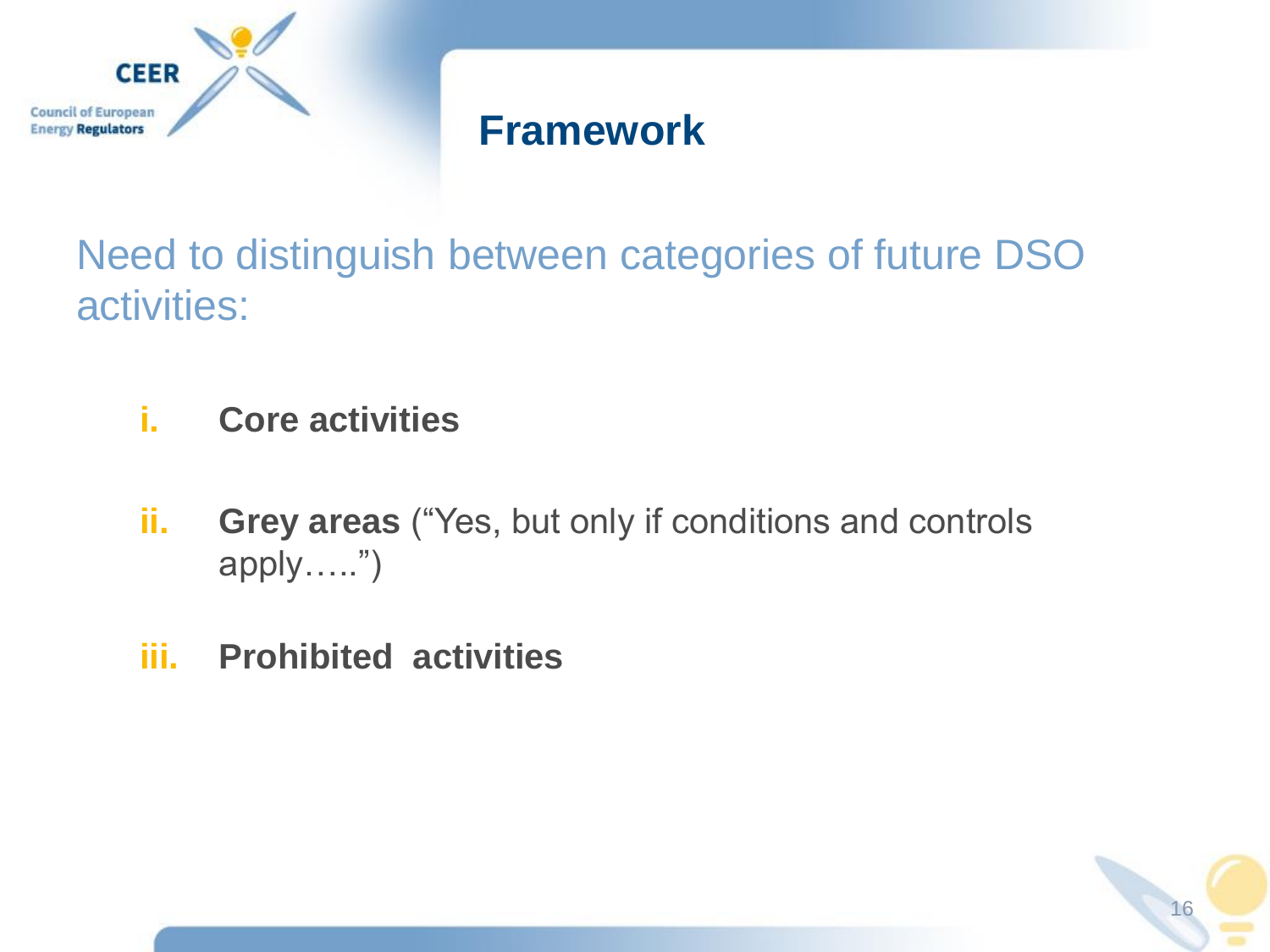

17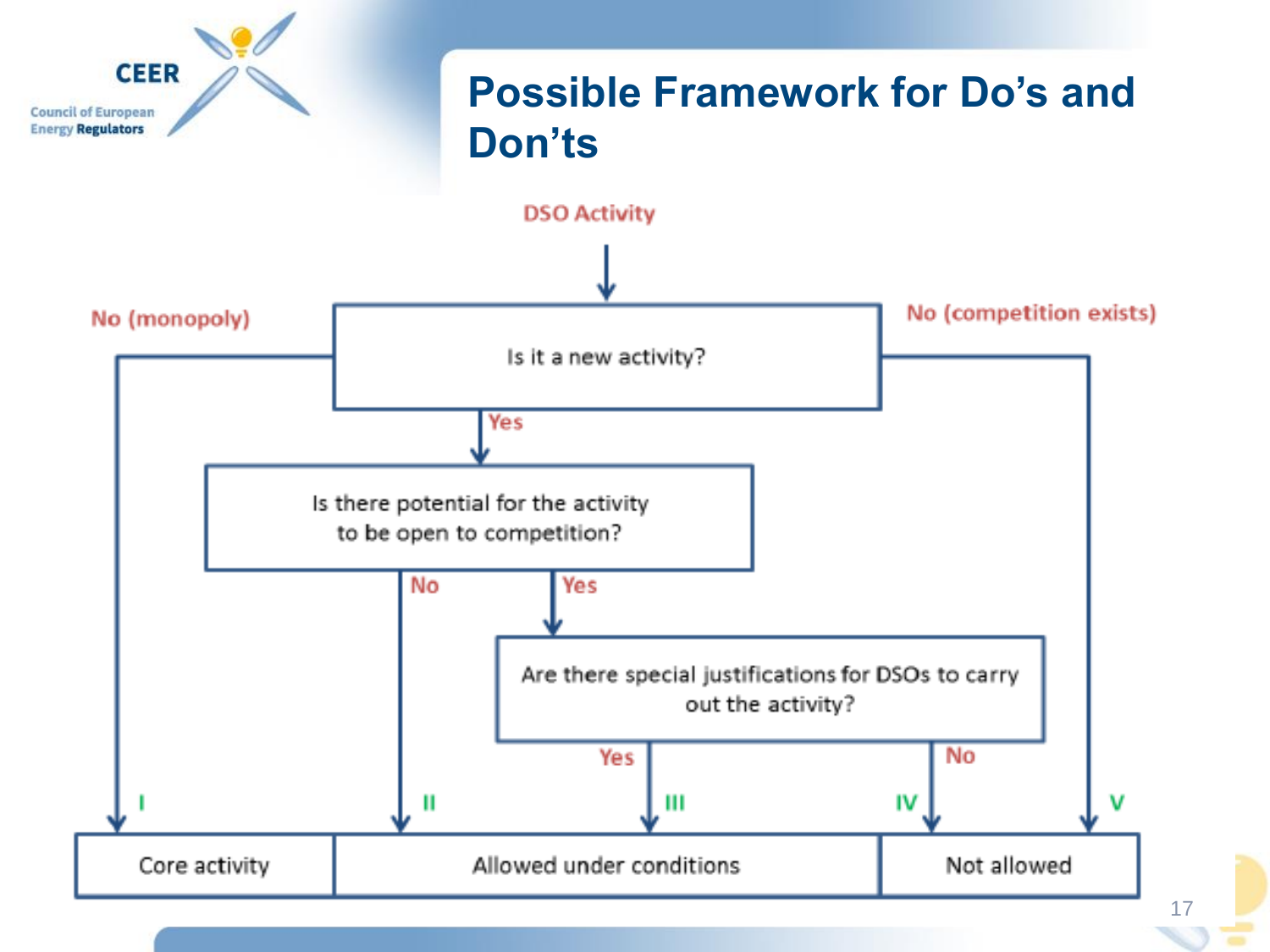

# **Examples of Core Activities**

- Planning, developing, operating and maintaining the network
- Connecting users to grid
- "Traditional" load shedding
- Managing *technical* data
- Managing network losses

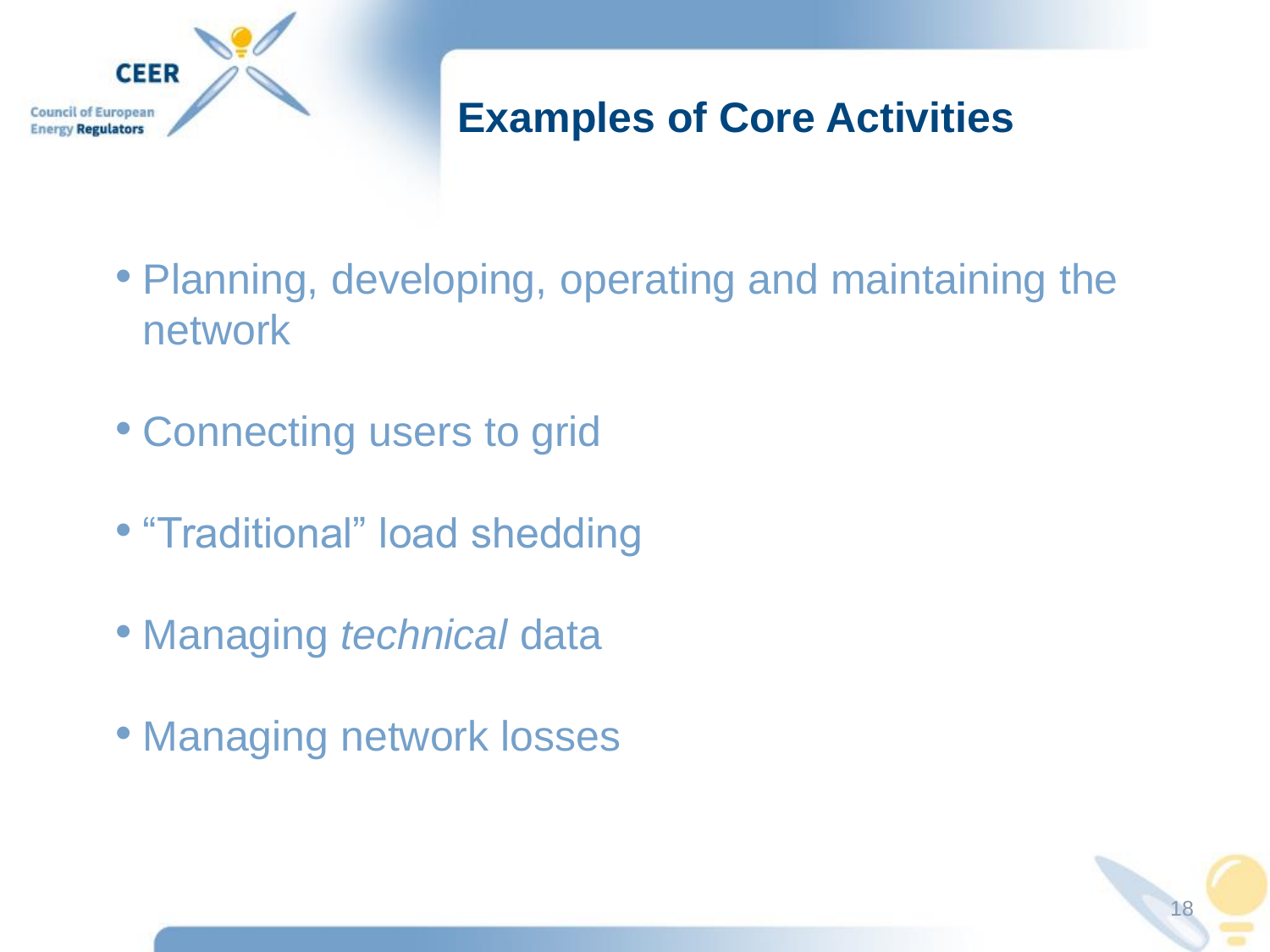

# **Examples of Prohibited Activities**

- Energy generation
- Energy supply
- DSOs may be called upon to carry out / facilitate these activities where justified by *exceptional circumstances and on temporary basis*, but not
- Supplier of last resort.

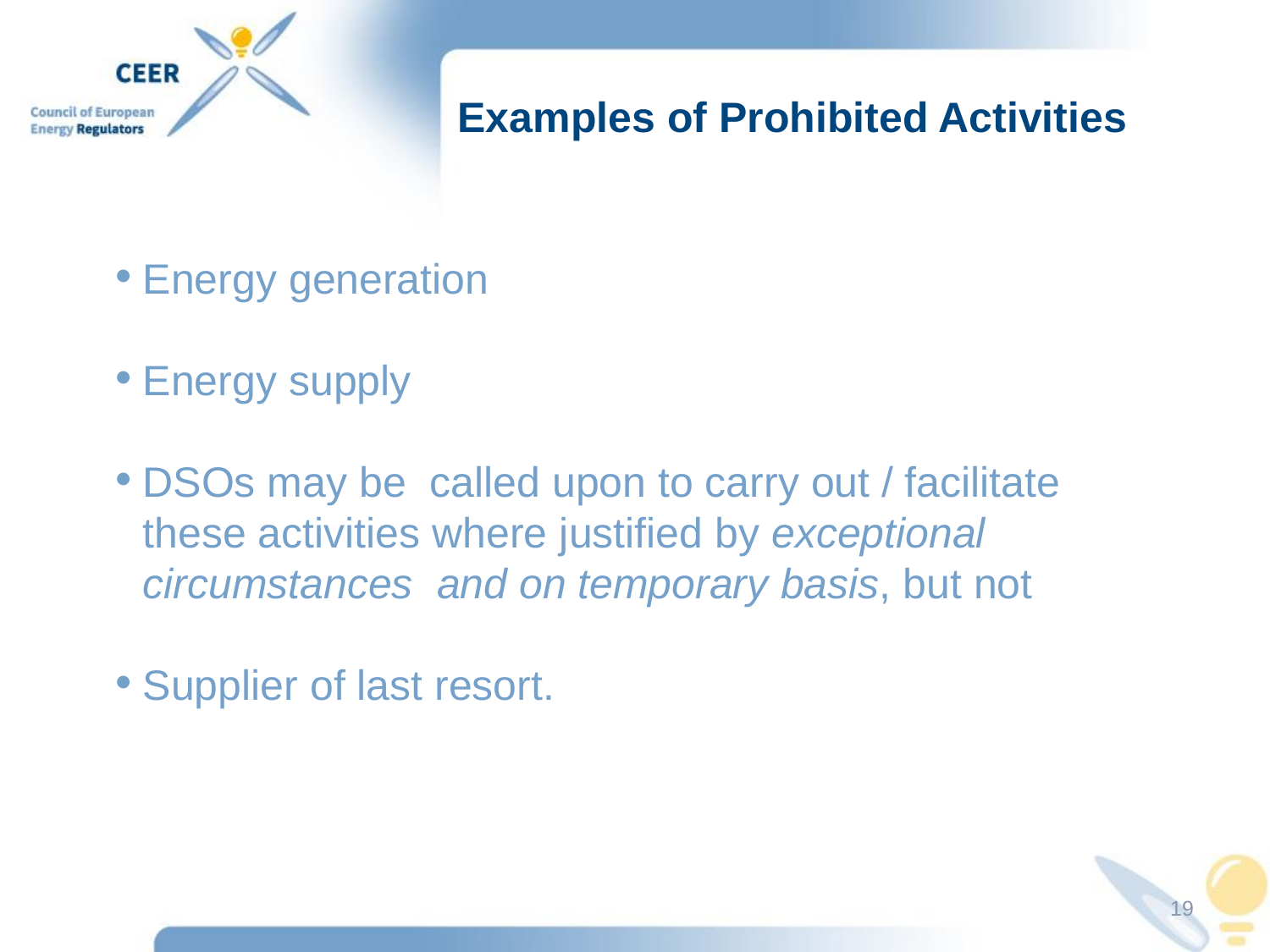

# **Examples of Grey Areas**

- Managing metering data for small end customers
- Monitoring grid and voltage related constraints as more RES connects to DS
- Infrastructure for EVs/GVs
- Ownership/management of meters
- Sharing smart meter infrastructures
- Flexibility services but don't inhibit market for aggregators

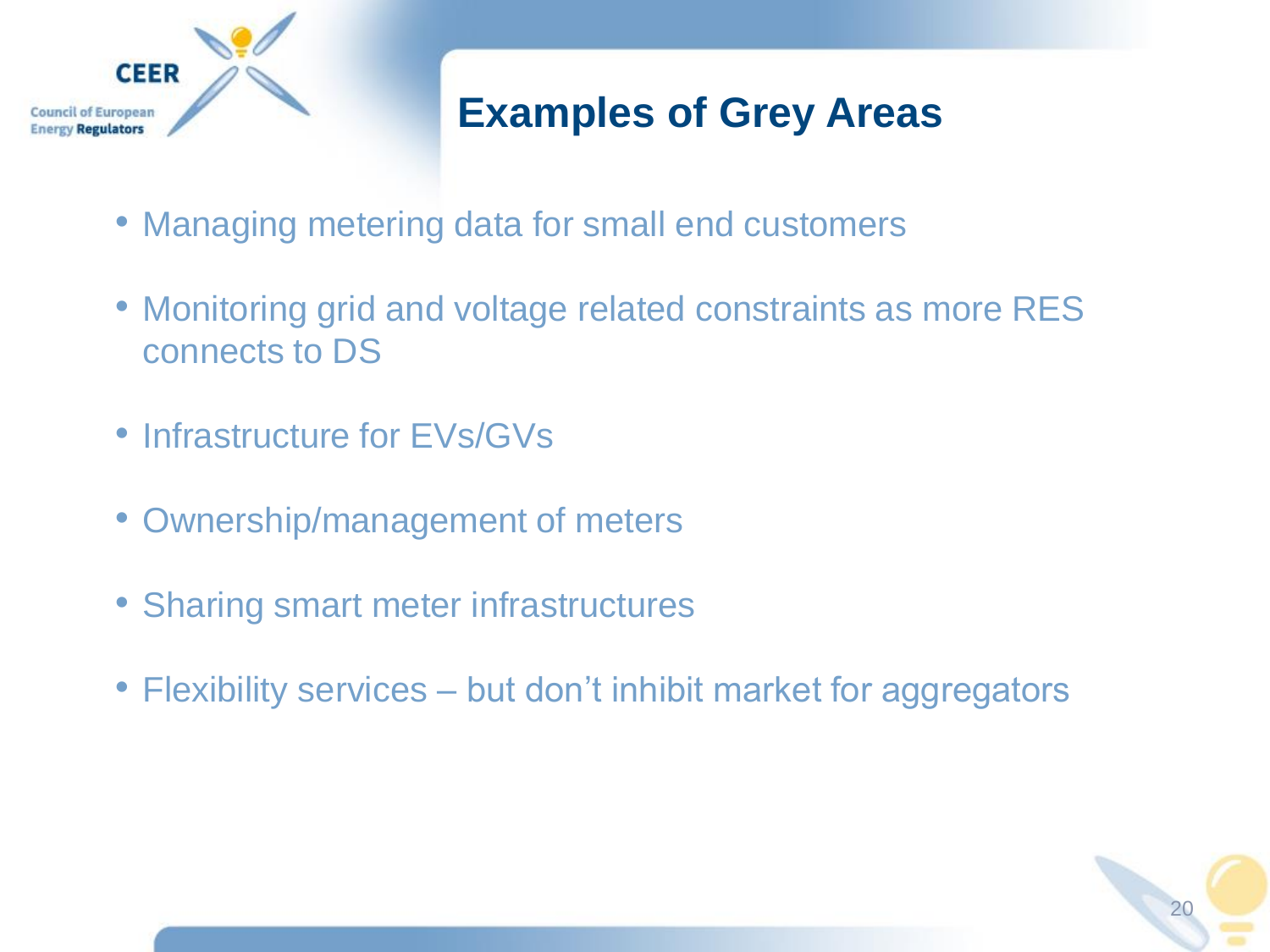

# **DSO Unbundling**

• Different models allowed under EU Third Package

• The more a DSO engages in "grey areas" the more "unbundled" and strictly separated it should be from other competitive activities.

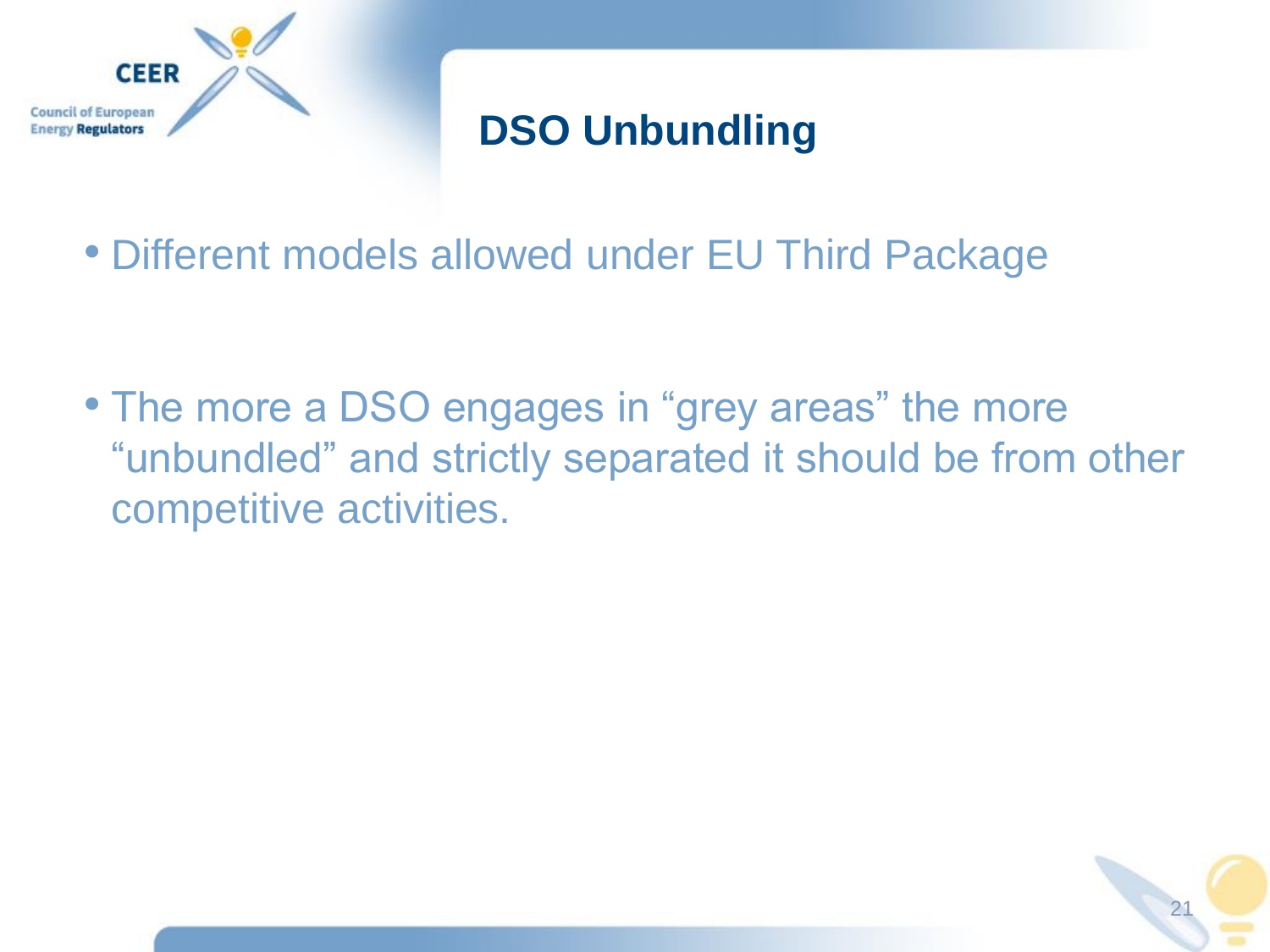

# **Contractual Arrangements**

22

- Sensitive issue when can/should DSO engage directly with end consumer?
- Need for clarity on role of each stakeholder
- Paper considers alternative types of contract in light of Key Principles and Conceptual Framework
- Stakeholders' views sought.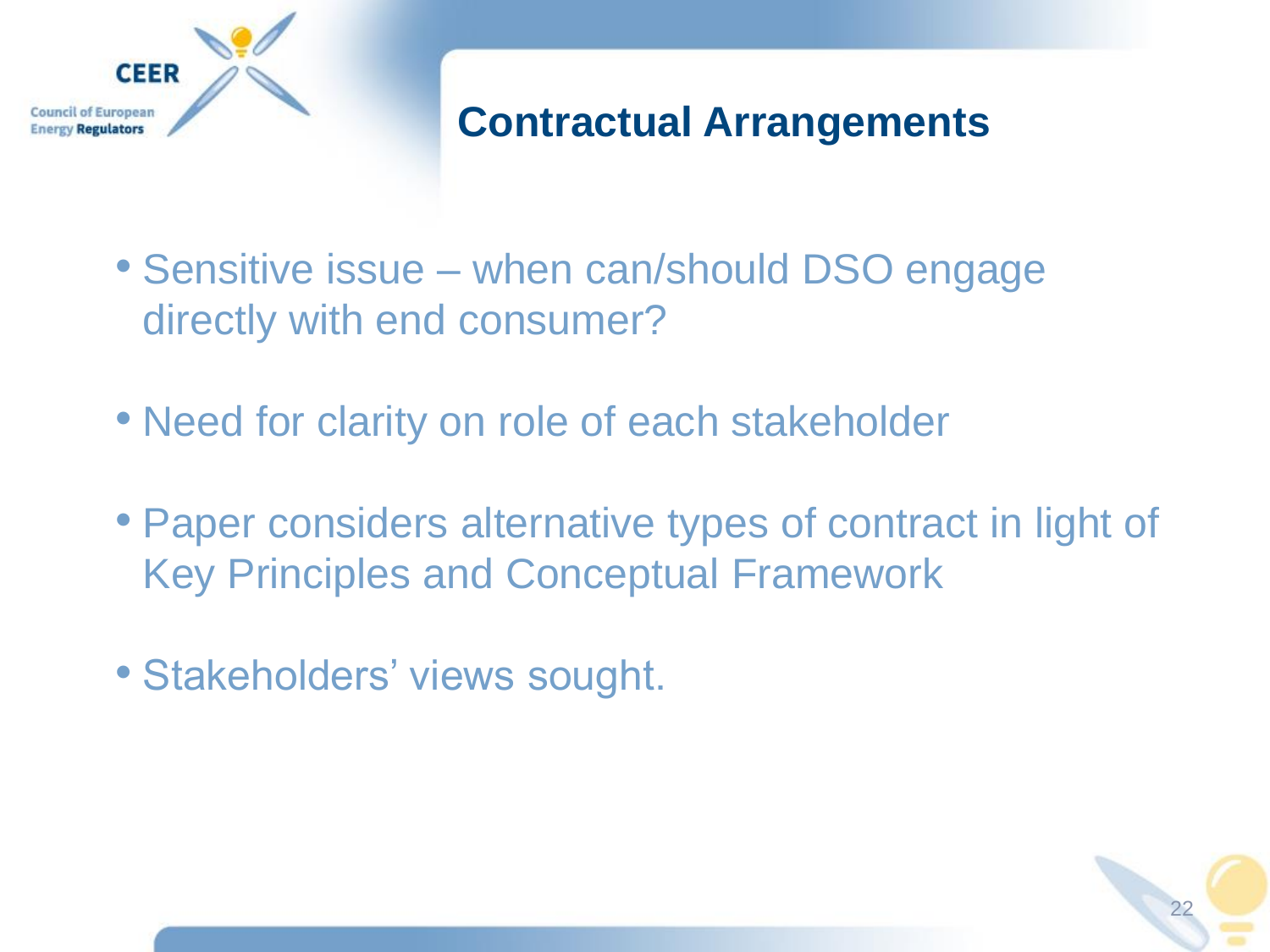

# **DSO/TSO Relationship**

• With increasing penetration of *local* generation, DSOs may have to take on more active role in traditionally TSO activities such as

▶ Congestion management

▶ Dynamic power flow management

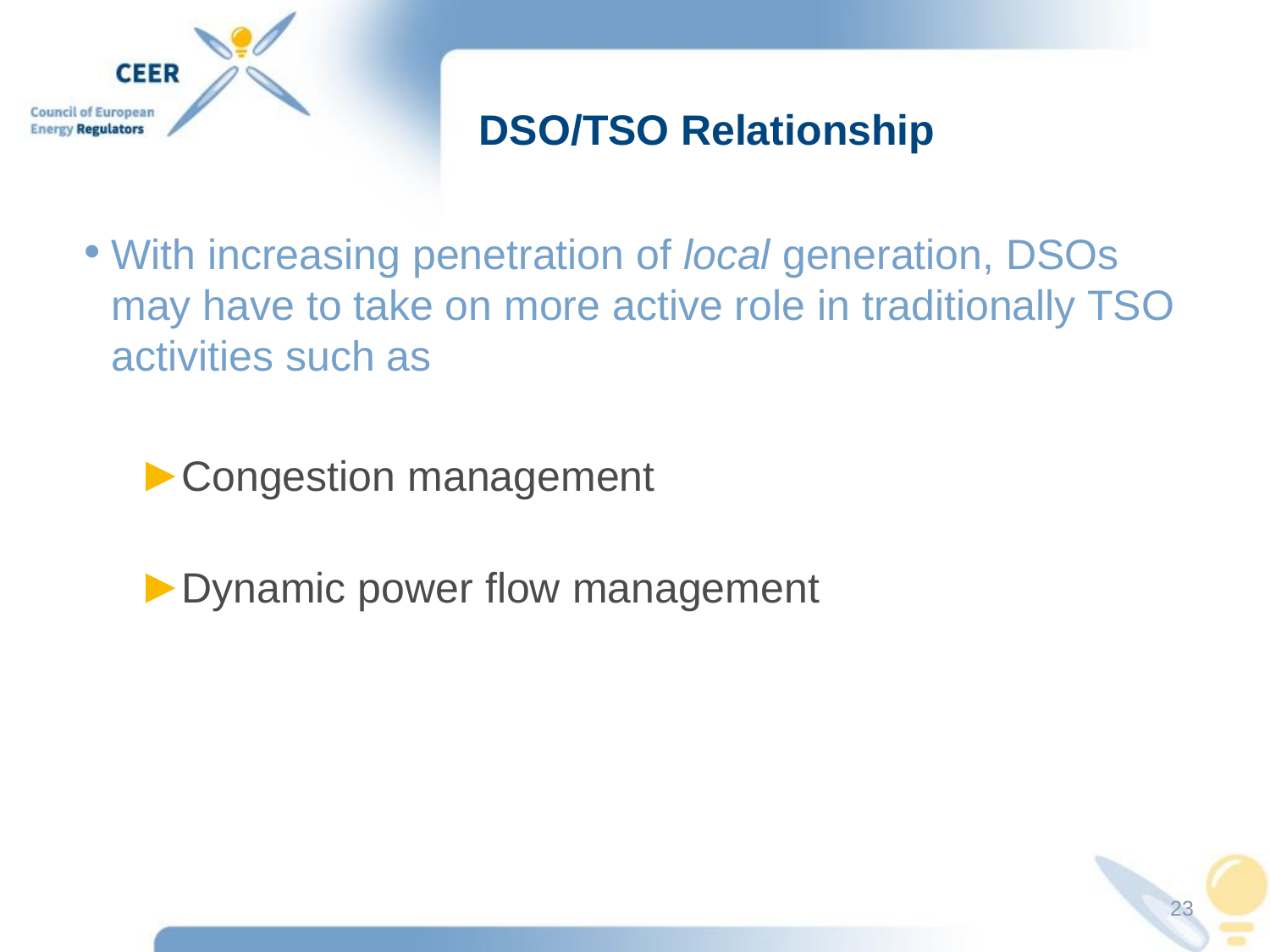

#### **DSOs and Economic Incentives**

- Does traditional NRA economic regulation (allowable revenues, economic incentives, regulated WACC etc.) discourage DSO investment in R&D and innovation?
- Are there incremental risks for DSOs for such investments?
- Does traditional regulation put too much emphasis on assets and the physical RAB?

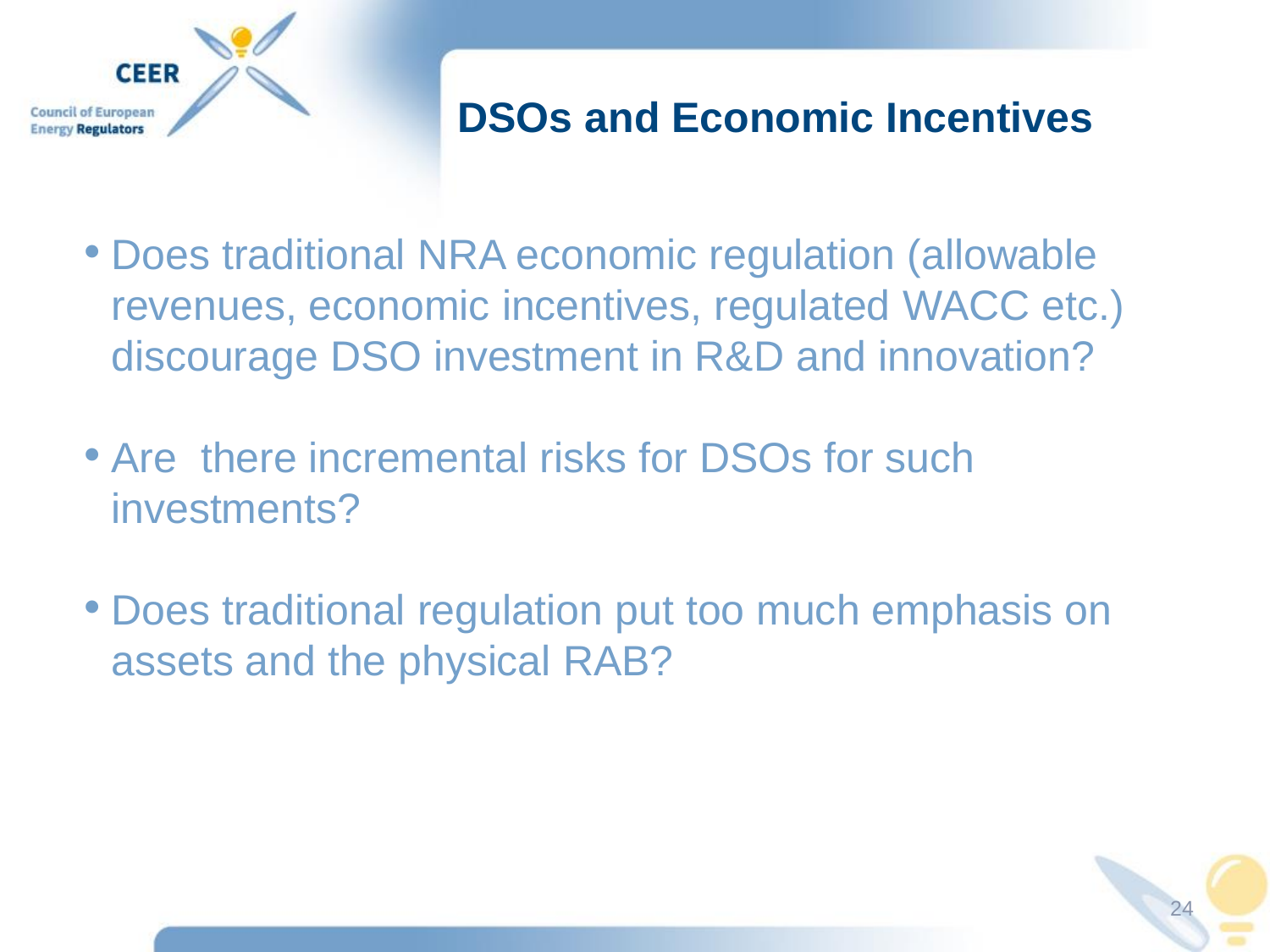

### **Next Steps**

- Responses to Consultation Paper by 27 February
- CEER will evaluate responses
- Workshop with stakeholders on key issues
- Final CEER Report
- Regulatory Initiatives Roadmap